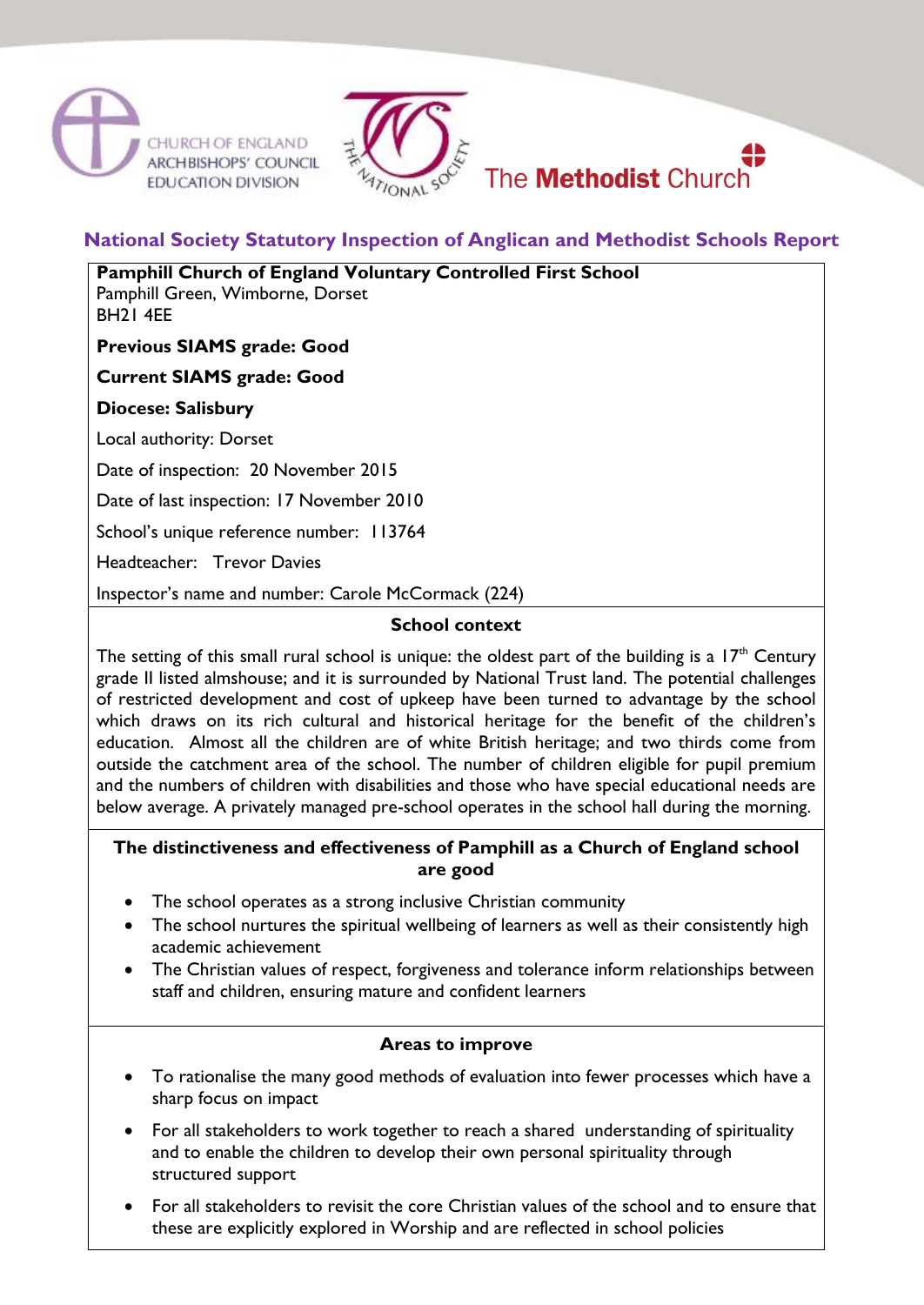# **The school, through its distinctive Christian character, is good at meeting the needs of all learners**

The children's attainment has been consistently above average over the last five years and parents described finding Pamphill as 'finding gold: no one falls through the gaps'. The vision of the school 'to foster the academic and personal development of everyone in a Christian community' is well met and parents value the way in which their children are treated – not as 'a number, but nurtured as an individual'. Parents describe the way in which the school supports families with social or emotional needs as going 'above and beyond' what they expect; and this close relationship between families and school makes the children feel exceptionally secure. As a result of this, attendance is being steadily improved and is currently in line with national expectations. Pupil premium funding is targeted to meet the needs of the children who attract it and the consequent impact is that, in the last academic year, all children bar one achieved at least in line with their expected attainment. The school's focus on doing everything possible to support the children's spiritual moral social and cultural development as well as their academic achievement is exemplified by the wide range of extra-curricular opportunities offered to all children. These include: the enrichment of the children's spiritual understanding through work with the education department of Salisbury cathedral; and the memorable opportunity to participate in the life of Wimborne Minster through the performance there of the Christmas Nativity play. The Headteacher and RE leader have worked extensively on ways in which the spirituality of the children can be developed. The 'Windows, Mirrors, Doors' paradigm has been introduced and children are encouraged to reflect upon 'wow' moments. However, there is no shared understanding amongst all stakeholders of what Spirituality means within the school community; and no single powerful structured way for each individual learner to develop their own personal spirituality. The school community is threaded through with many implicit Christian values which shape relationships and inform dialogue between adults and children and this is a very striking aspect of provision. Because children are treated with respect and addressed as equals, they mirror respect and demonstrate mature behaviour. 'Jesus' example of forgiveness and reconciliation' is the foundation of the school's approach to each child; 'everyone is useful' 'we are all good at different things' – as one child expressed the unique value placed upon the individual by the school community; and twelve values are shown as being the foundation of a 'good team' in the library. However, all stakeholders have not recently engaged in a rigorous review of the core Christian values of the school, which would enable the school to clearly align its core Christian values with the articles comprising the Rights Respecting level 1 award gained in 2013. This award has had a good impact upon the children's behaviour, but opportunity to systematically link secular rights and responsibilities with the school's Christian foundation has so far been missed. Religious Education has recently been revised in the light of 'Christianity Unpacked'. The 'Discovery' scheme of work is broadly followed and a unit of work on the historical and cultural importance of the school foundation has been incorporated. Assessment is being thoughtfully developed and most learners make good progress that is at least in line with national expectations, with additional support provided for those learners who are not making expected progress. Children's knowledge of Christianity is good and they show an unusually deep empathy and understanding towards those of other faiths.

# **The impact of collective worship on the school community is good**

Learners engage well with collective worship. They listen carefully and are excited to learn from what they hear and see. Because of their mature behaviour, moments of humour and active involvement soon return to quieter attentive engagement. The impact of worship on their lives and attitudes is good and many children can recall previous worship themes accurately and explain how these changed them: 'Working Together' 'made me feel how much I can achieve as part of a team.' However, because worship themes change every week, some children find they do not have sufficient time to fully engage with a concept before having to move on. One child explained how 'there are so many' worship themes 'I can't really think of one in particular – but all of them have got me thinking.' Music, active involvement and